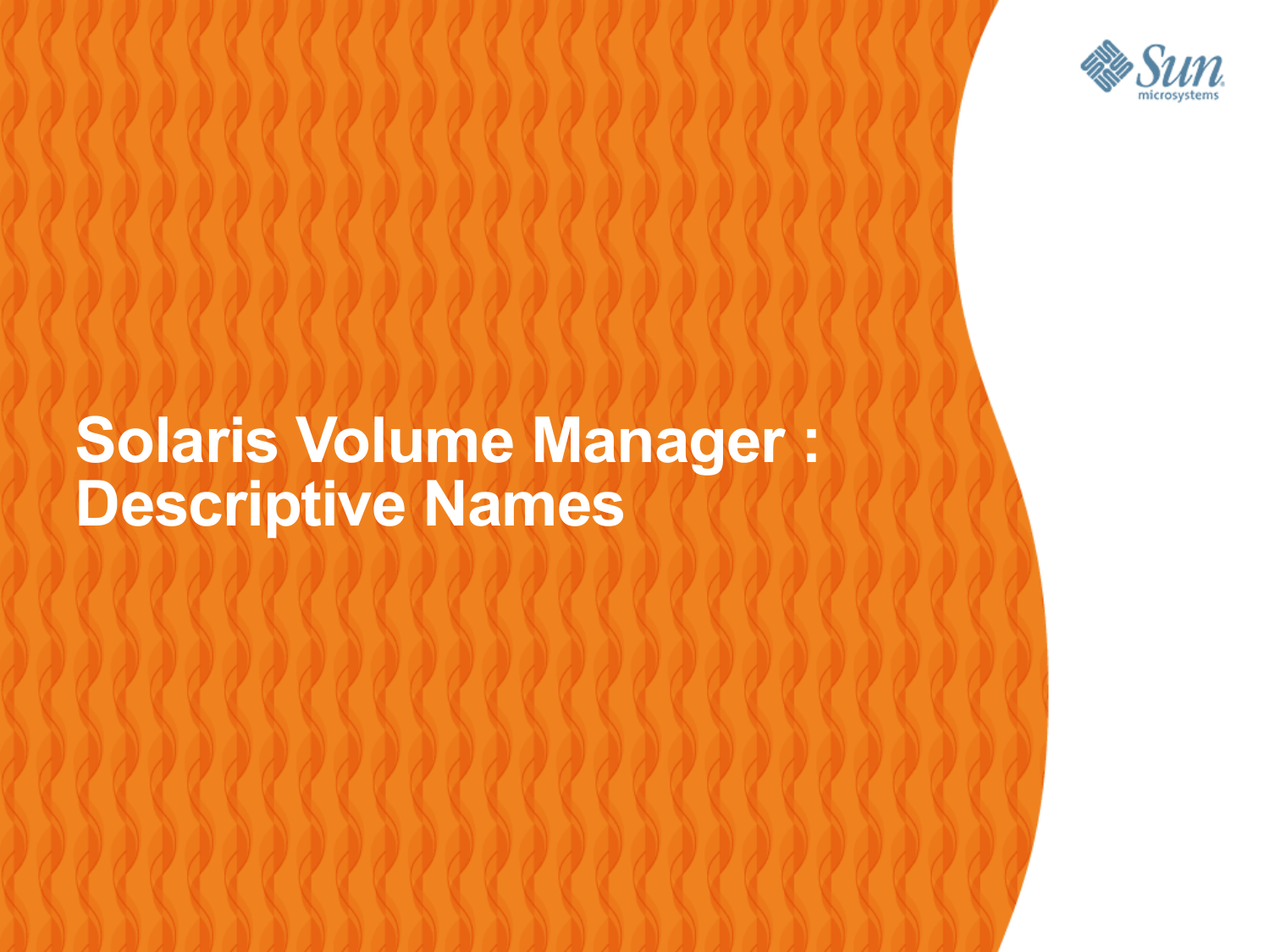

#### **Descriptive Names**

- An enhancement in SVM to remove the naming restrictions on metadevices and hotspare pools.
- Also known as friendly names.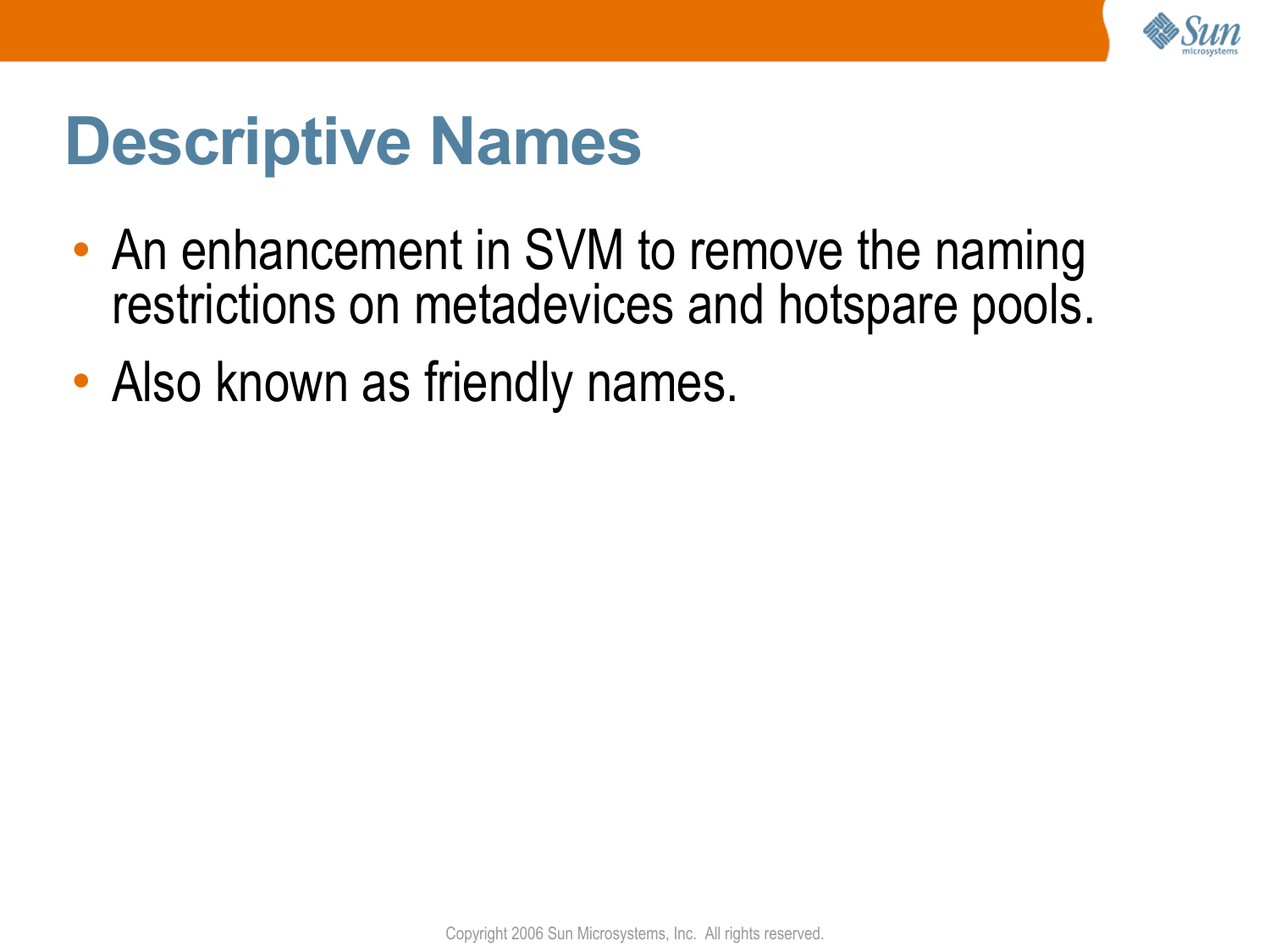

# **Current Name Definition**

- Metadevices
	- dXXX where XXX is an integer between 0 and 8191
- Hotspare Pools
	- HspYYY where YYY is a 3 digit integer between 000 and 999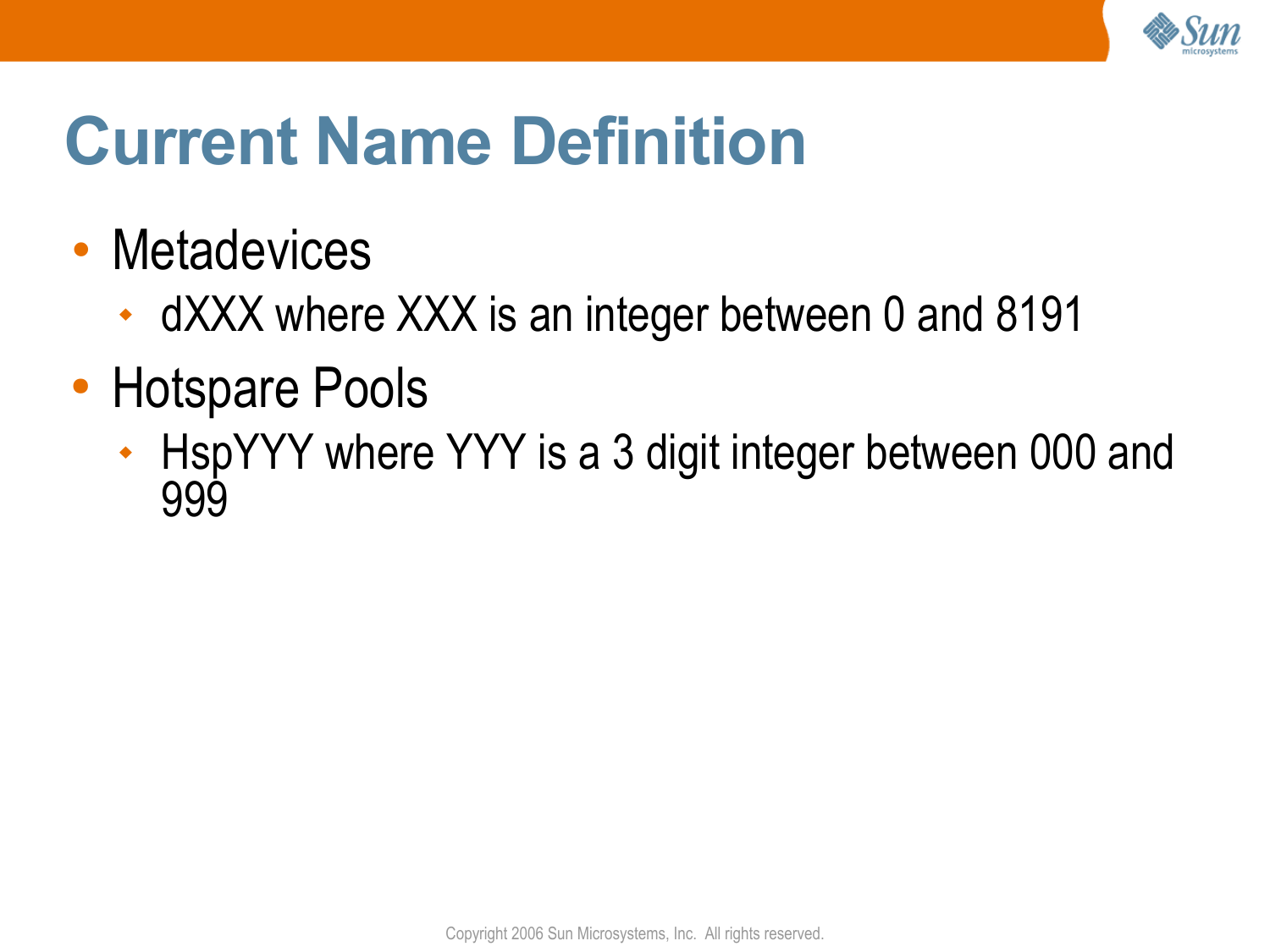

#### **Descriptive Names**

- Metadevice and hotspare pool names extended to made up of alphanumeric characters plus the characters '-', '\_', and '.'. Names must begin with a letter. Names are limited to 256 characters.
- Metadevice and hotspare pool names will share a name space. This means that it will not be possible to have a hotspare pool named 'B' and a metadevice of the same name within a single set.
- Additional constraint that 'none' , 'all' and 'mddb' are not allowed as valid descriptive names.
	- The reason for this is that they are used in metaparam and metahs and it would not be possible to disambiguate.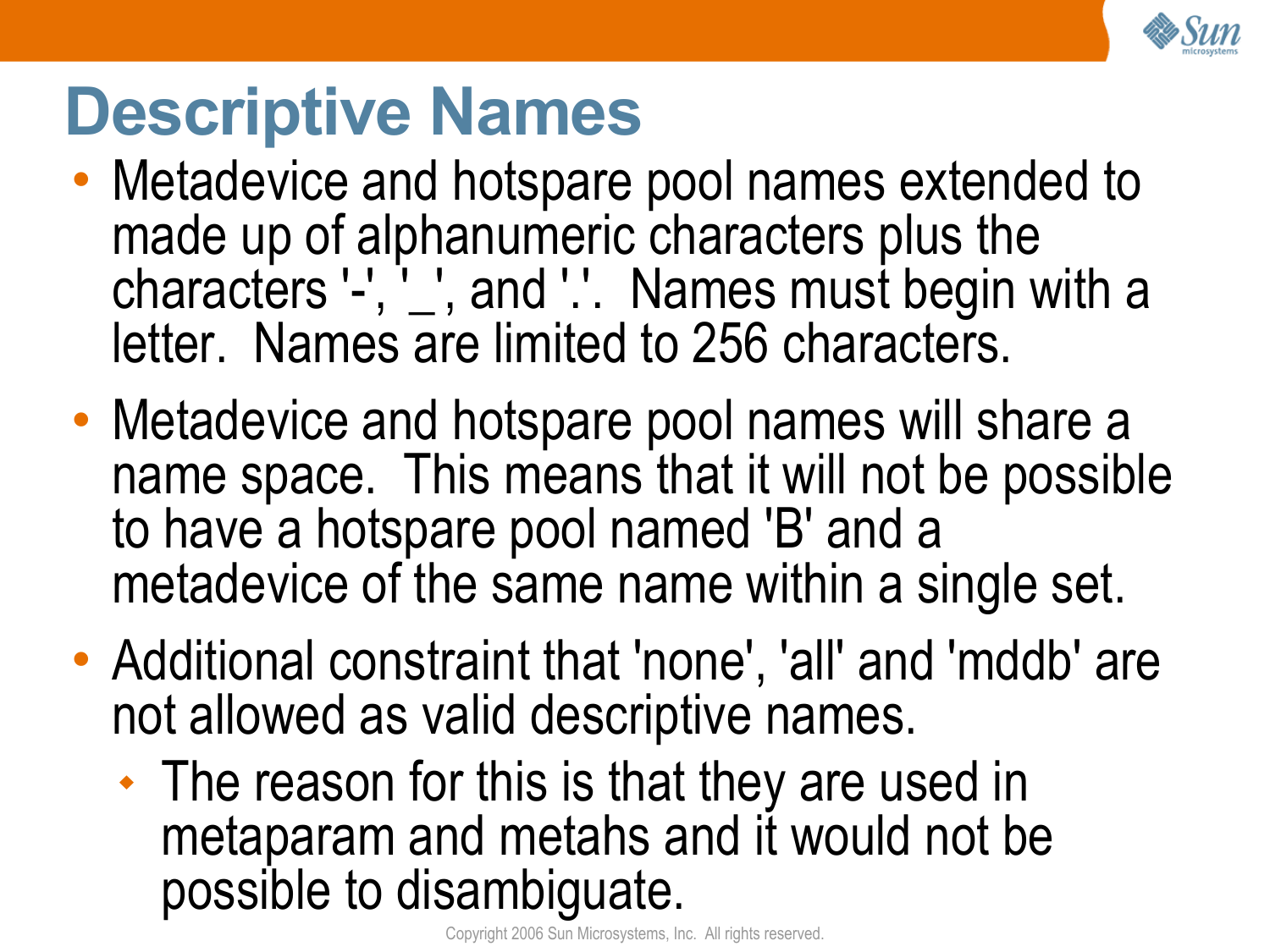

## **Device Name Space**

- /dev/md/[r]dsk/My\_Metadevice
- /dev/md/set1/[r]dsk/AccountingMirror
- Hotspare pools cannot be opened or manipulated by the end user so it is not necessary to create entries in the device name space.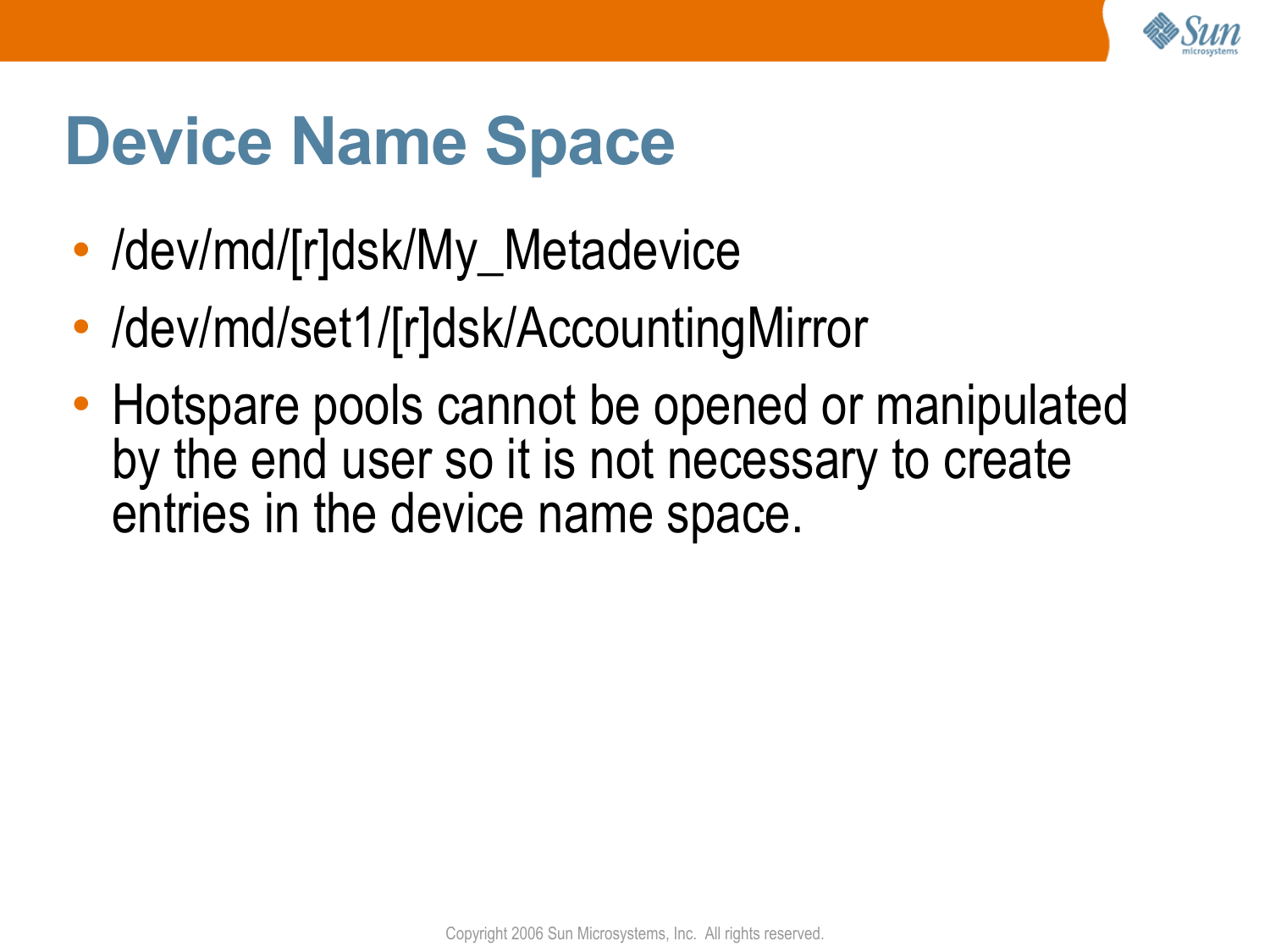

## **md.tab changes**

- md.tab(4) can be used by metainit(1m) and metadb(1m) to create metadbs, metadevices, and hot spare pools
- Descriptive names can now be used in md.tab files.
- One restriction is that it is still necessary to specify metadbs with the 'mddbXXX' syntax.
	- Without this requirement it is not always possible to differentiate between a hot spare pool and a metadb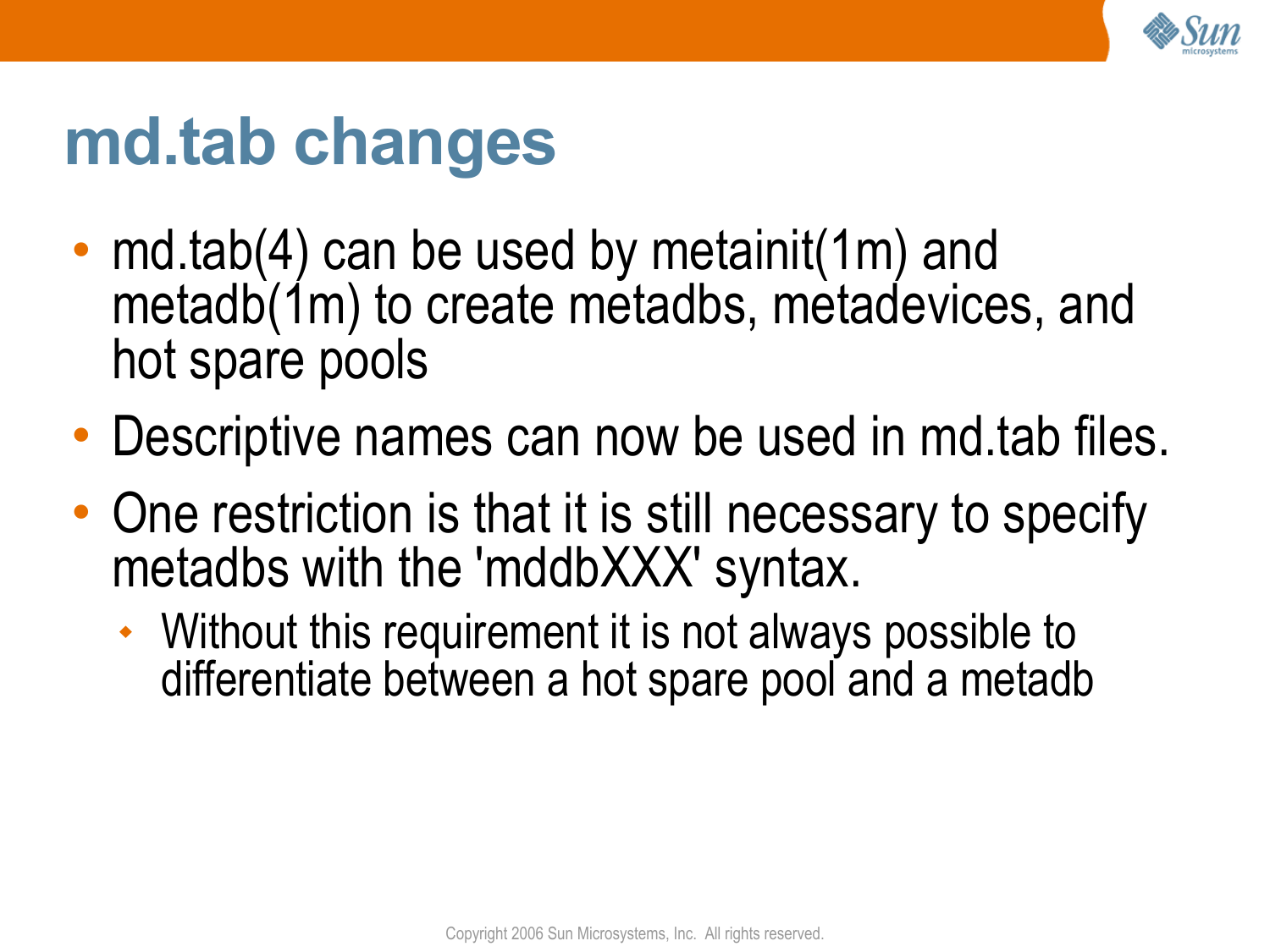

#### **Downgrade Issues**

- Use of descriptive names creates changes in the metadb that are incompatible with previous versions of SVM.
- To prevent possible corruption in the case of a user downgrade the metadb records are versioned. During metadb snarf if an incompatible record version is encountered then the snarf will fail and SVM will not start.
- In the unlikely case that a user wishes to downgrade it is necessary to remove all of the friendly name metadevices and hot spare pools.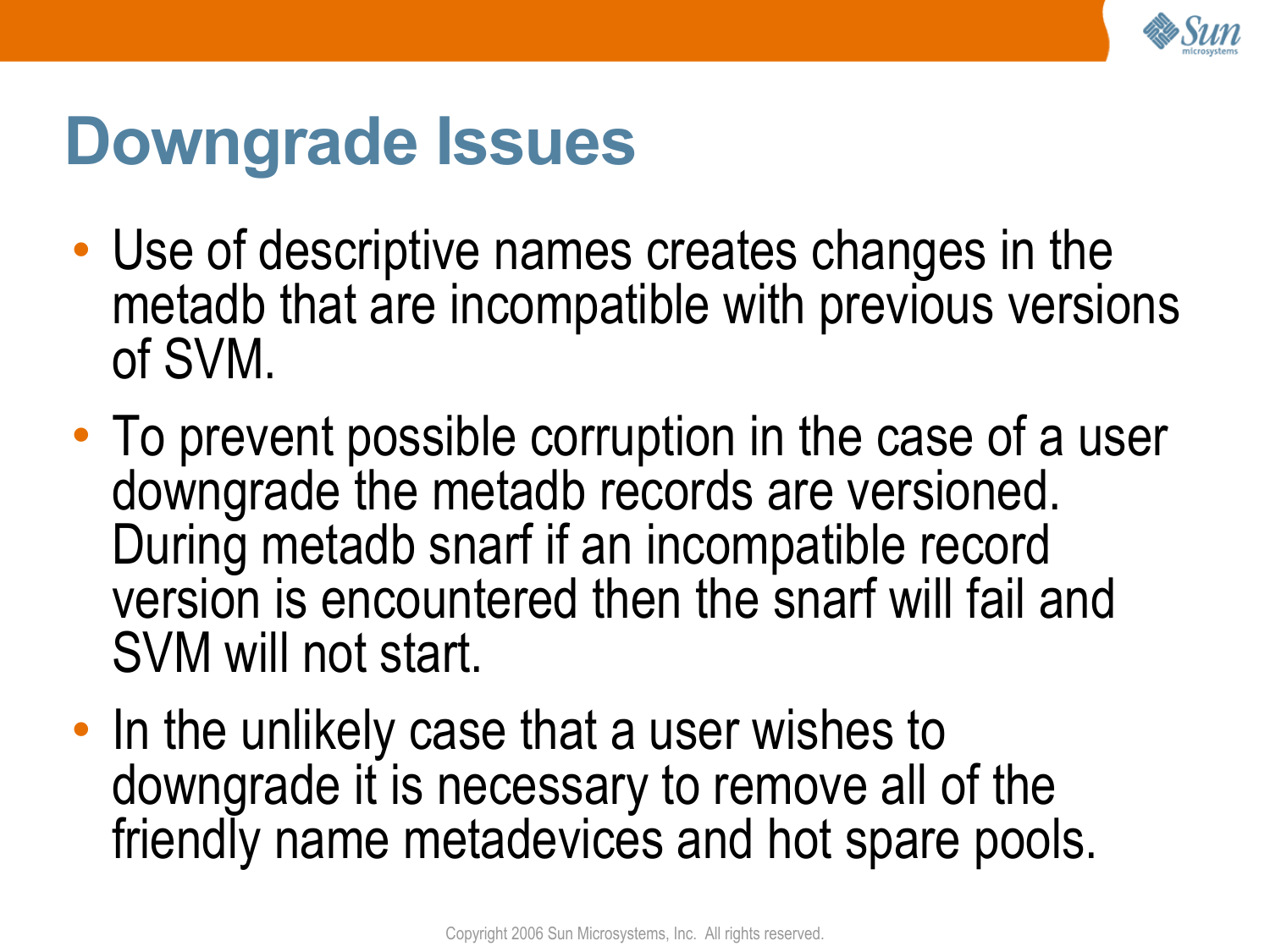

### **Downgrade Issues (2)**

• To assist the user the '-D' option has been added to metastat. All of the descriptive name devices will be listed when this option is used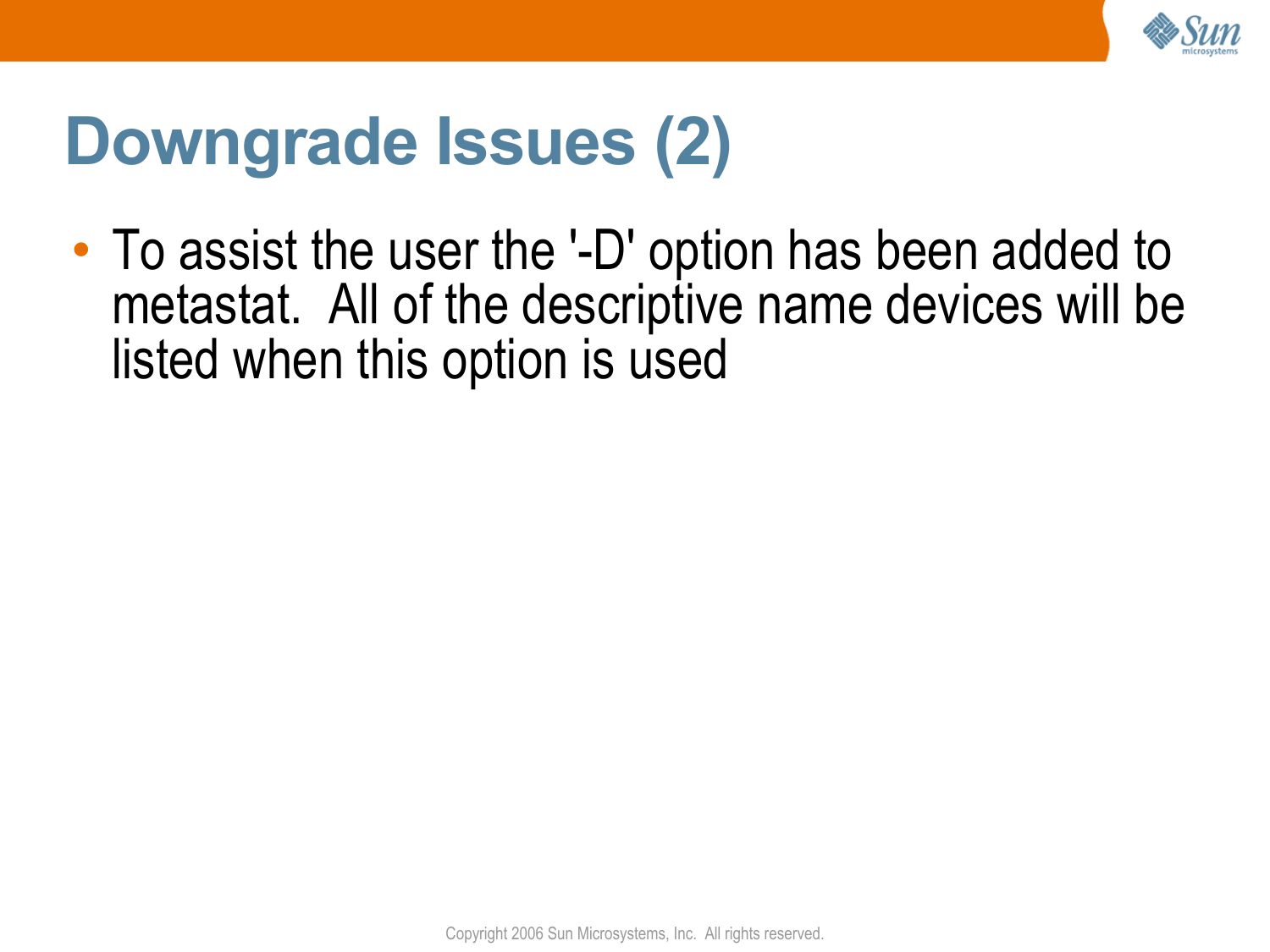

# **Userland Changes**

- No longer possible to map explicitly between minor and metadevice name
	- Get rid of all code that took advantage of this
	- Add calls necessary to map from minor to name and name to minor
- No longer possible to determine the name type by name.
	- Use context whenever possible
	- Add code to disambiguate when necessary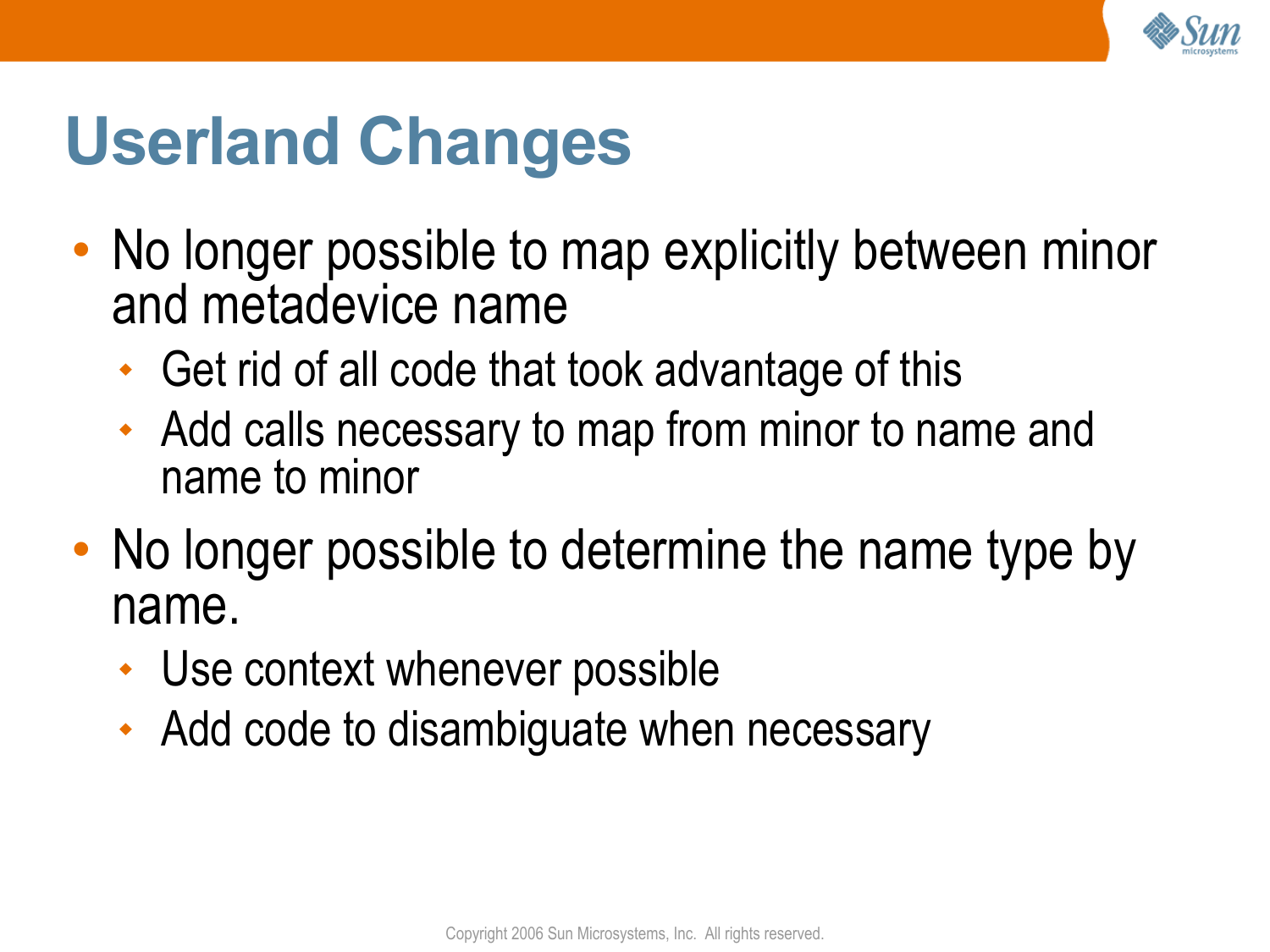

# **Name Mapping**

- All of the code that either directly created a dev\_t from a canonical metadevice name had to be changed.
	- Now necessary to make an joctl call to md to determine the mapping. The function in libmeta to make this translation is meta\_getnmXXX.
- All of the code that created a canonical metadevice from a dev t also had to be changed.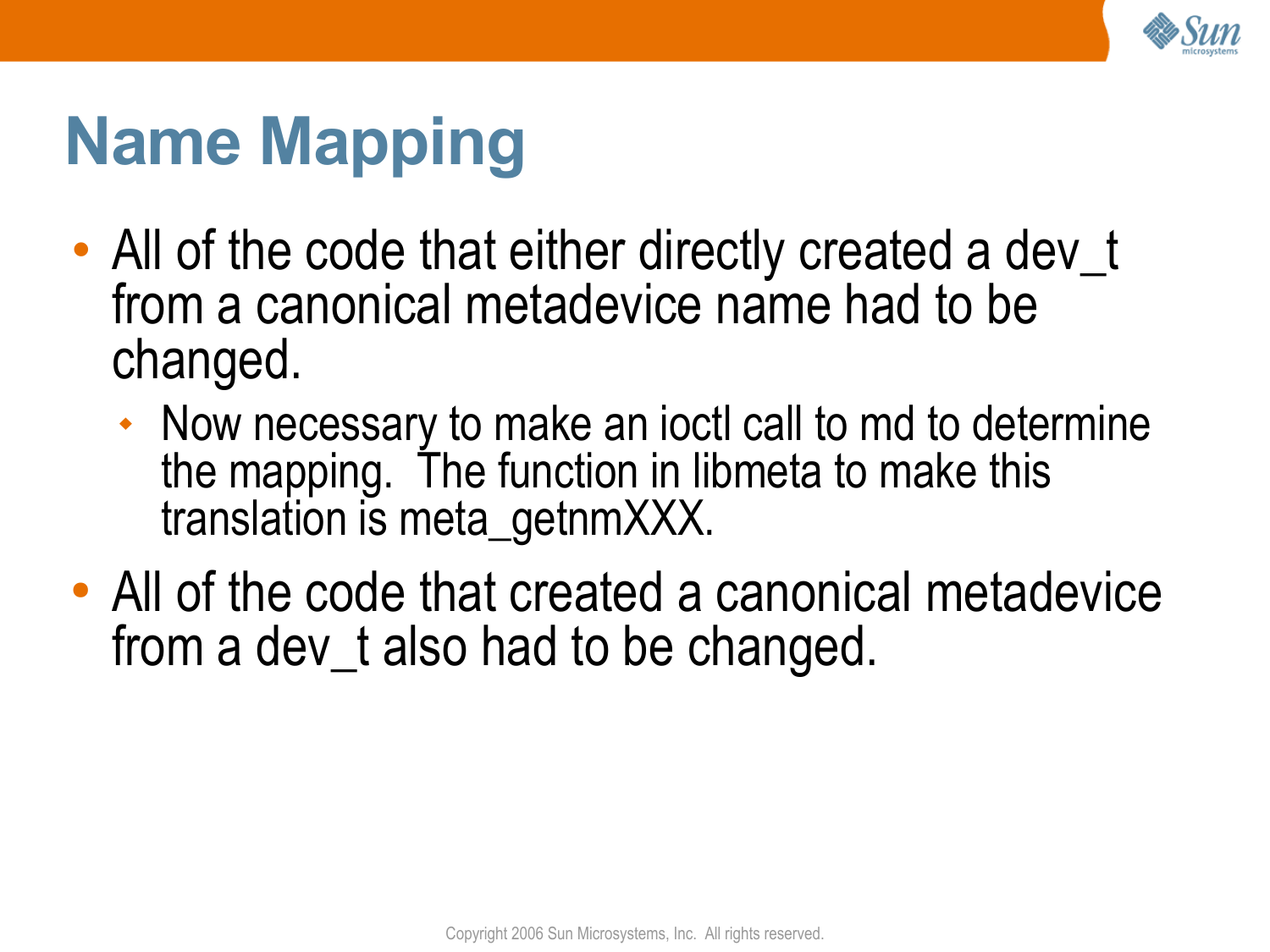

# **Name Mapping - Old Style**

```
/* build corresponding device name */
if (metaislocalset(sp)) { 
     uname = Malloc(20);
      (void) sprintf(uname, "d%lu", MD_MIN2UNIT(mnum)); }
else {
     len = strlen(sp->setname) + 1 + 20;uname = Malloc(len);(void) snprintf(uname, len,
"%s/d%lu"
, sp->setname,
        MD_MIN2UNIT(mnum));
 }
```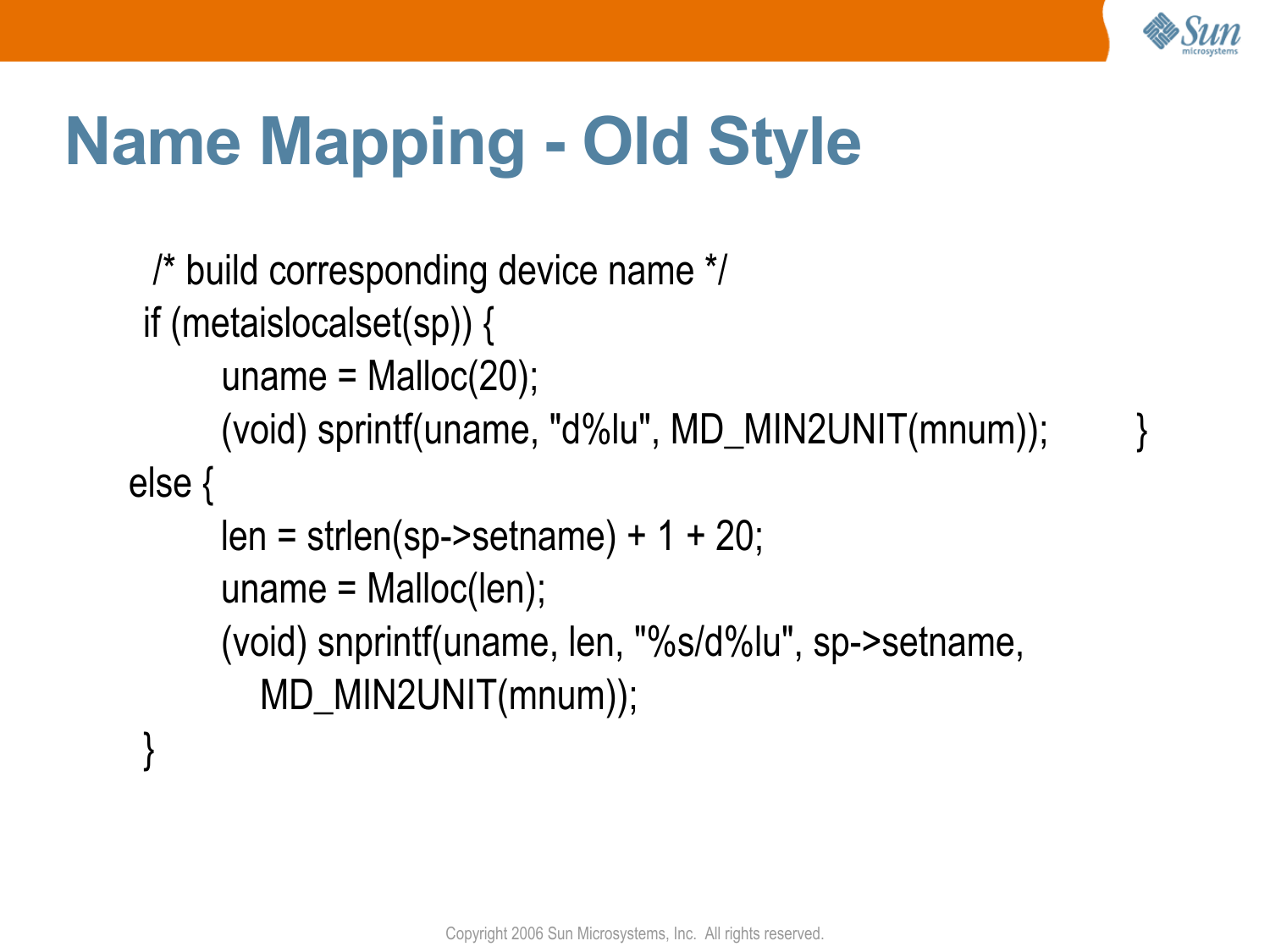

# **Name Mapping – New Style**

/\* get corresponding device name \*/ dev = metamakedev(mnum); if ((uname = meta\_getnmentbydev(sp->setno, MD\_SIDEWILD, dev,

NULL, NULL, &key, ep)) == NULL) return (NULL);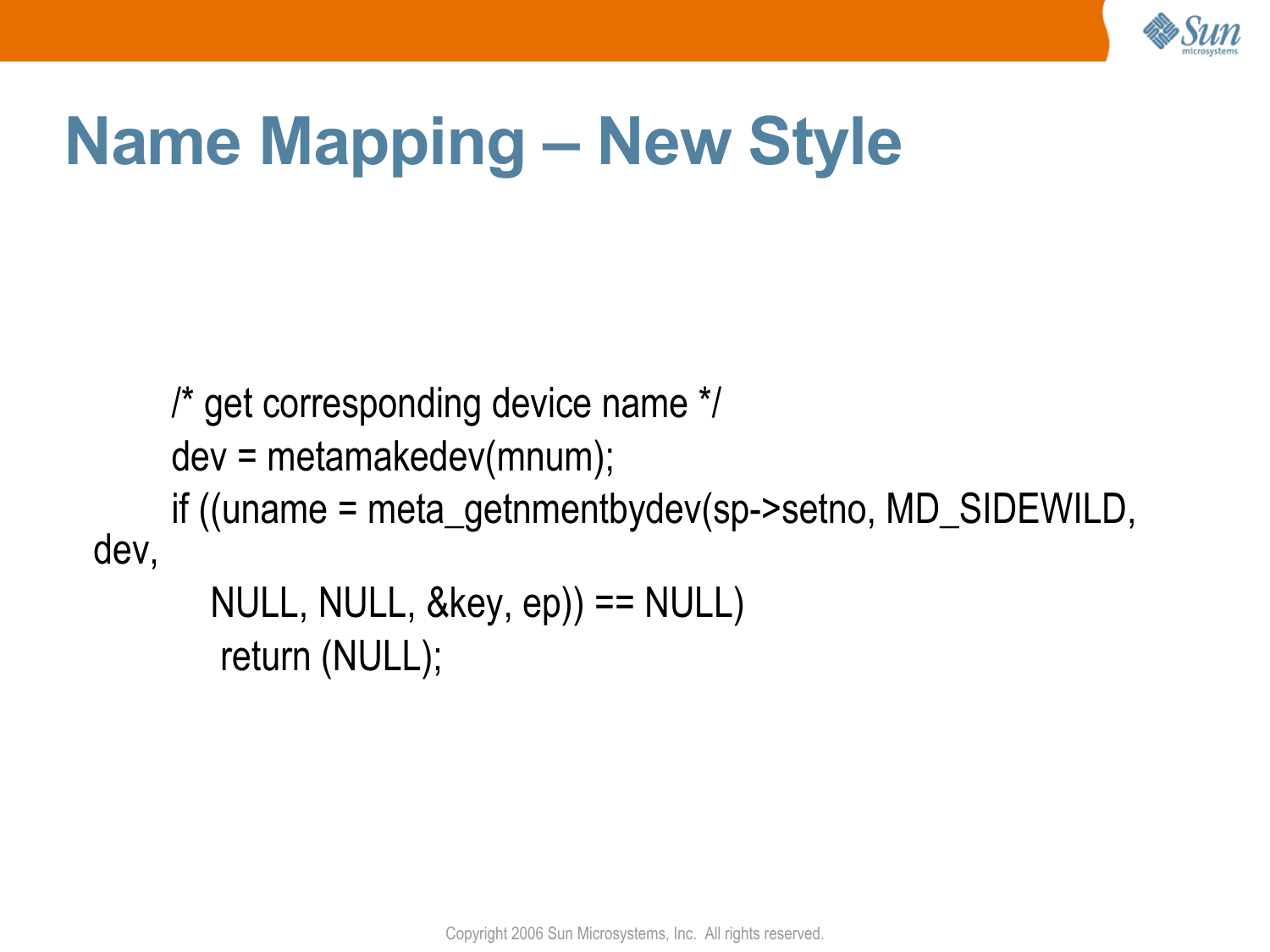

# **Determining Name Type**

- Code has been added to disambiguate names since it is no longer possible to tell from the syntax of the name what it is.
	- Metainit foo -p c1t1d0s0 10m
- It is a potentially expensive operation to disambiguate so contextual information is used whenever possible.
	- Metahs -a acctg\_hsp c0t10d0s0
	- The function metaname has been augmented to take a type. This type can be:
		- Metadevice
		- Logical device
		- Unknown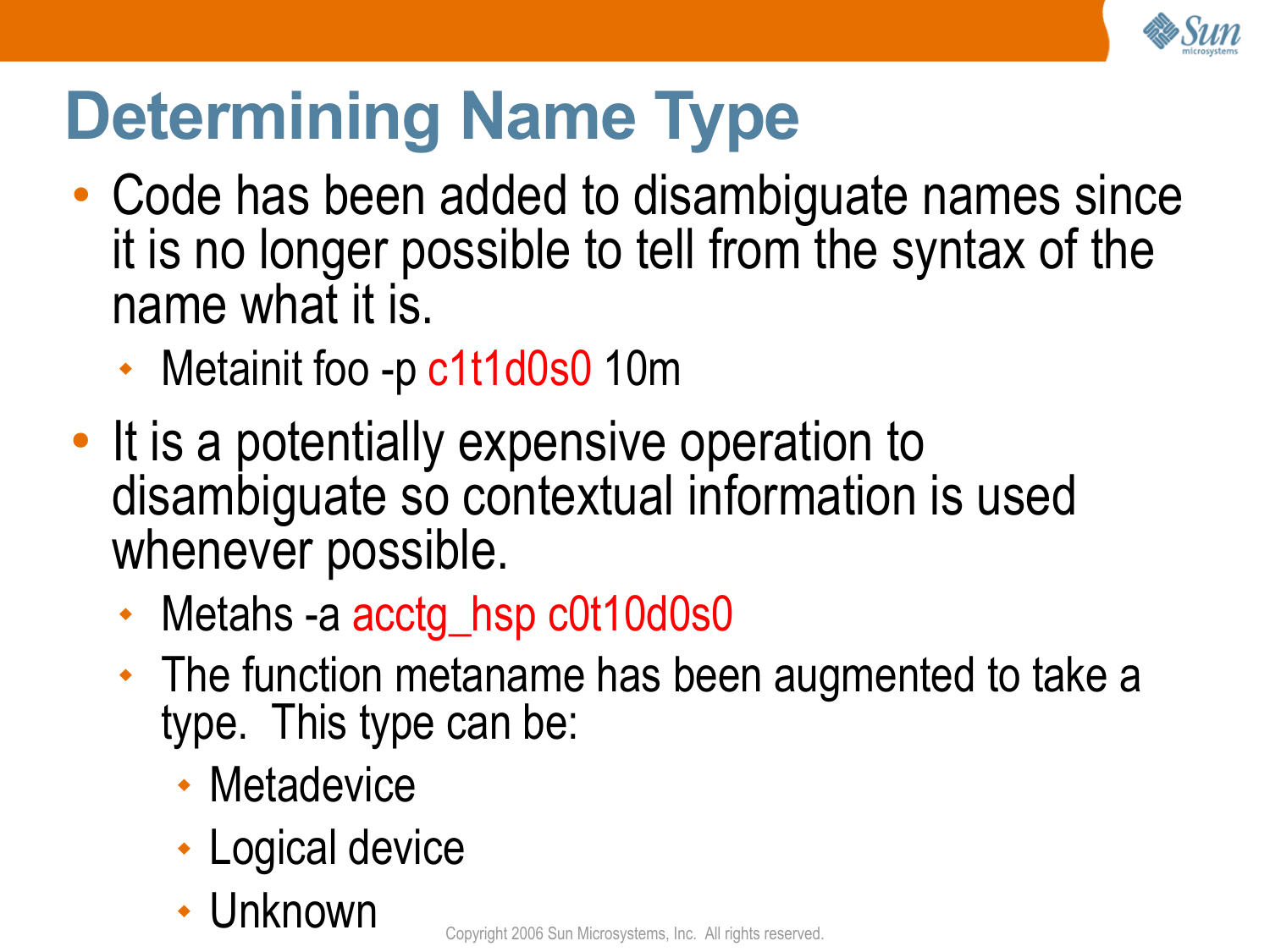

# **Determining Name Type (2)**

- If the type is 'unknown' then it is necessary to disambiguate. This means determining what type of device it really is.
	- Only a metadevice
	- Only a logical device
	- Both
		- ➢ This would happen in the case where a user had created a metadevice called c1t1d0s0 and also had a disk on the system of the same name.
		- ➢ In this case the SVM application will fail and request that the full path name be used.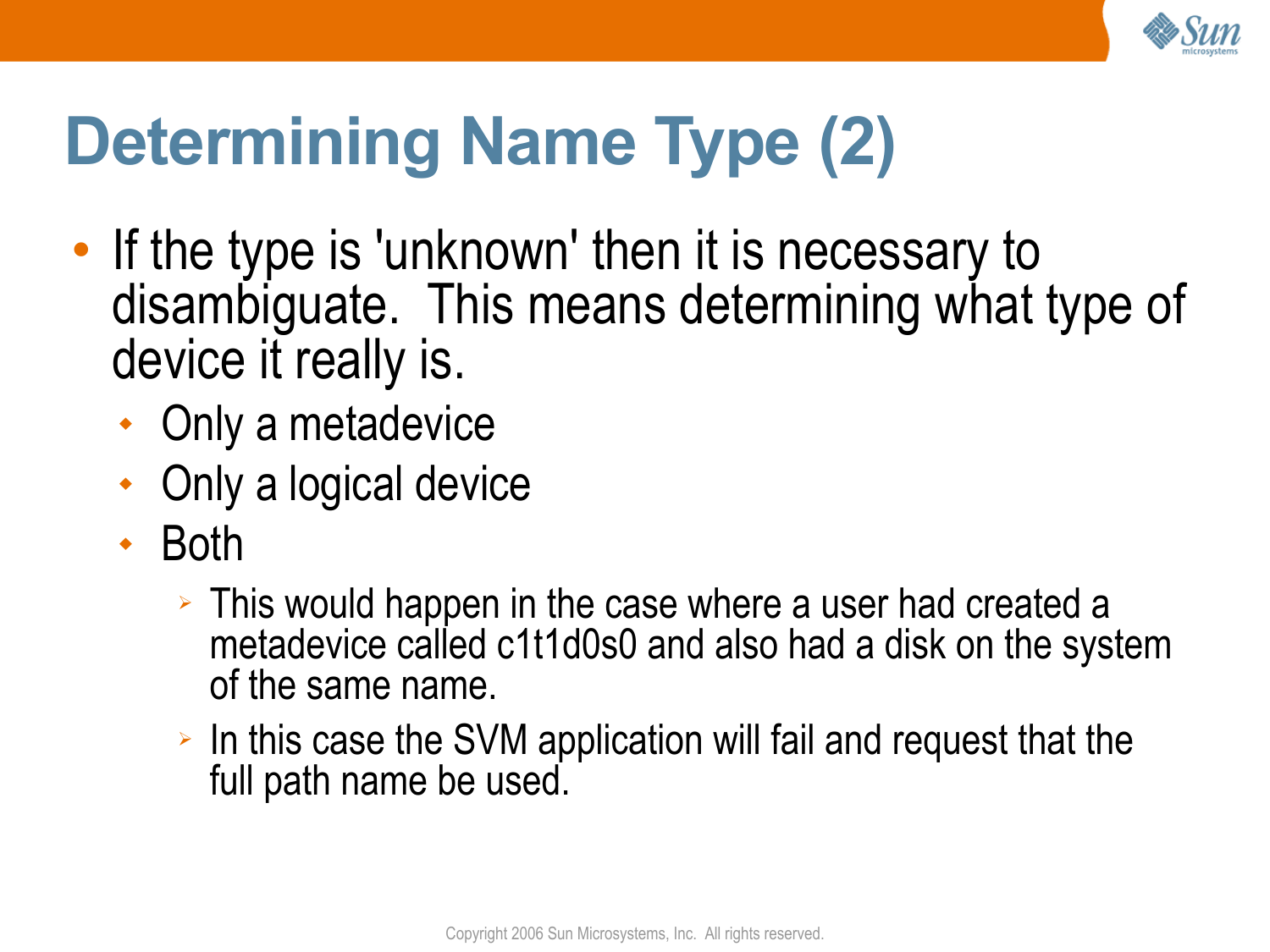

# **Kernel Changes**

- New joctl
- Metadb changes
	- Name space changes
	- Version changes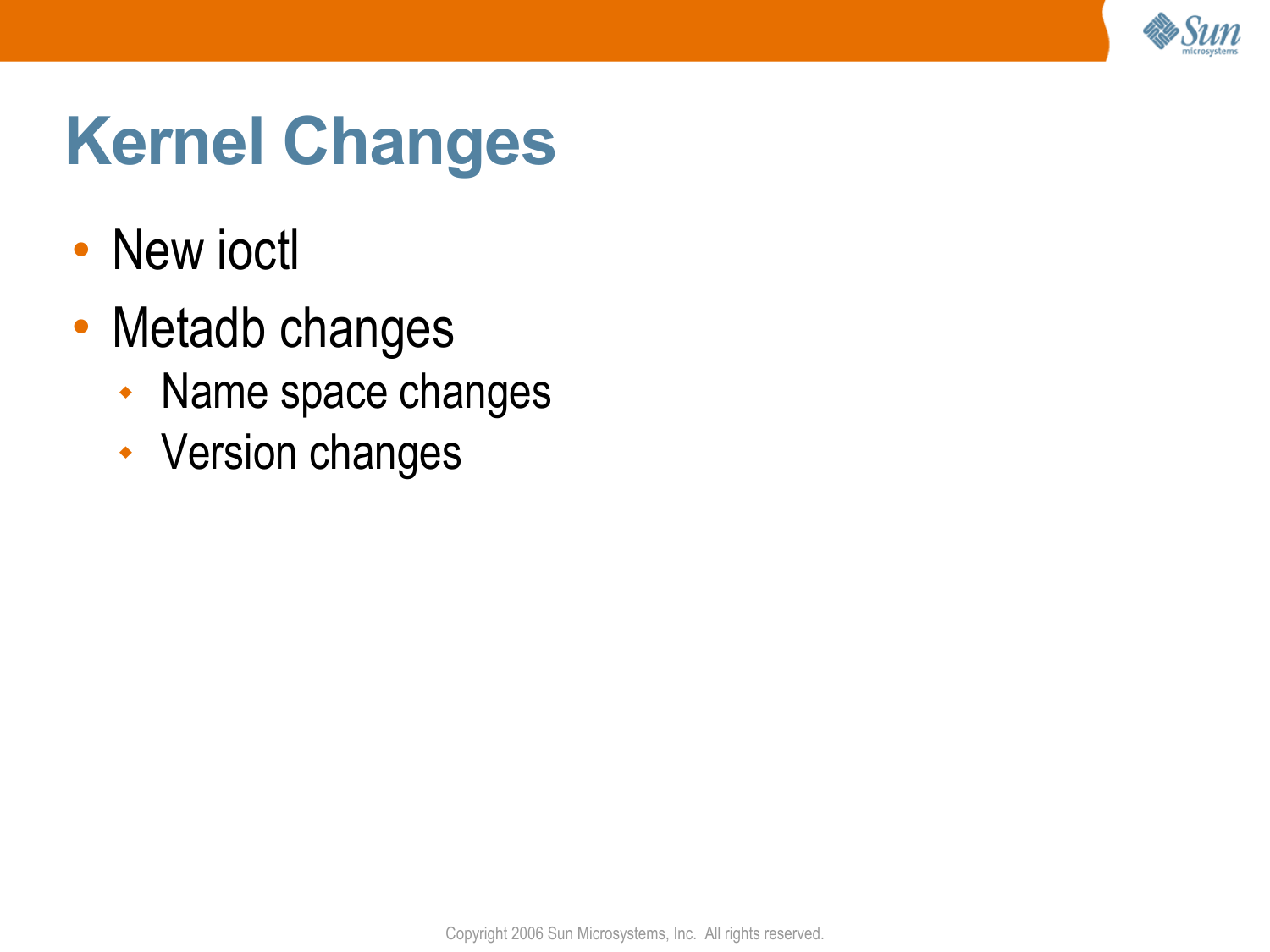

# **Ioctl Changes**

- MD\_IOCGET\_NM ioctl hander, getnm\_ioctl has been changed to always return a metadevice name
	- If it is a descriptive name device then return the name in the name record
	- If it is an old style device then
		- $\geq$  Return the name in the name record if it exists (only underlying metadevices, top level metadevices don't have a name record)
		- ➢ If a name record doesn't exist then construct a name from the minor number
- Added new ioctl, MD\_IOCGET\_HSP\_NM, that will return the name of a hot spare pool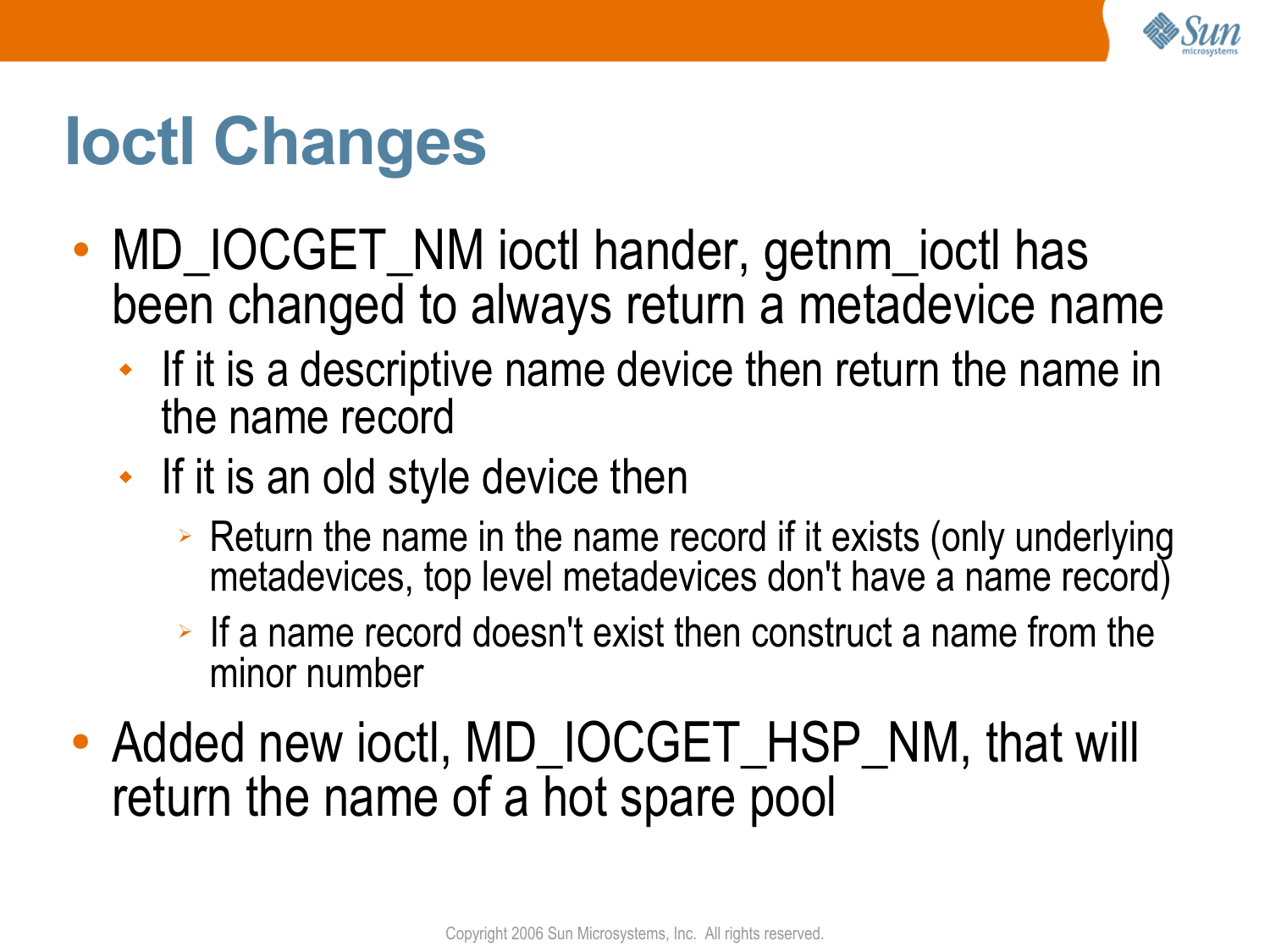

## **Metadb changes**

- Added 2 new record block revisions called MDDB REV RBFN & MDDB REV RBFN64
	- The presence of records with these revisions will cause a failure to read the metadbs in older releases.
- All newly created metadevices and hotspare pools will have an associated name record